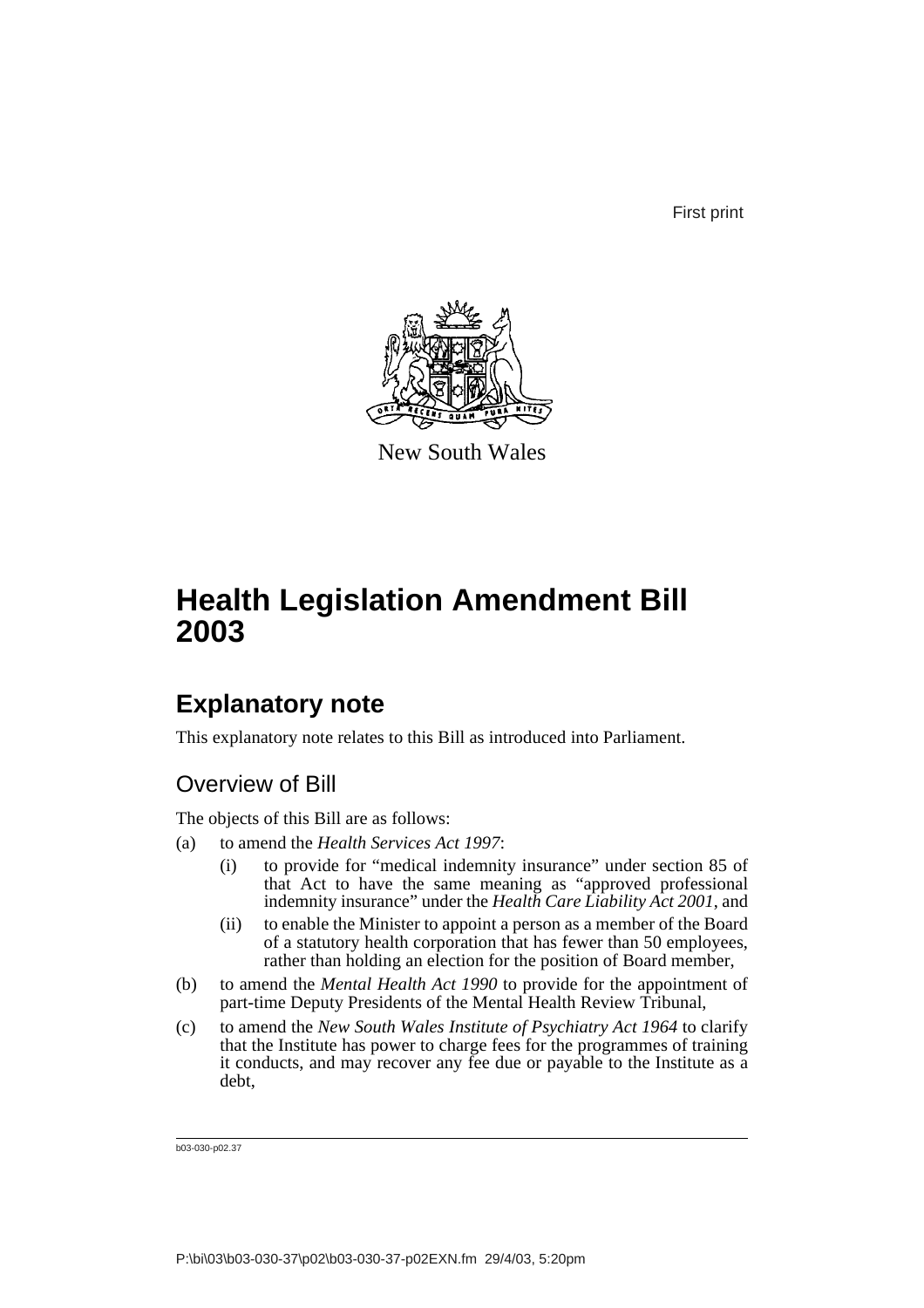Explanatory note

- (d) to amend the *Poisons and Therapeutic Goods Act 1966* with respect to:
	- (i) the maximum penalty for unlawful possession of steroids, and
	- (ii) approvals relating to drugs of addiction, and
	- (iii) powers of investigators in regard to entry and seizure,
- (e) to amend the *Royal Society for the Welfare of Mothers and Babies' Incorporation Act 1919*:
	- (i) to replace the requirement for any by-laws or rules to be made by the Governor with a power for the Royal Society for the Welfare of Mothers and Babies (incorporated under section 3 of the Act) to make its own by-laws and rules, and
	- (ii) to omit the requirement for by-laws and rules to be laid before Parliament and be subject to disallowance by Parliament,
- (f) to amend the *Smoke-free Environment Act 2000* to exempt certain licensed premises within the environs of a casino from the operation of the Act,
- (g) to amend the *Statutory and Other Offices Remuneration Act 1975* to make a change to the remuneration arrangements for the Deputy Presidents of the Mental Health Review Tribunal consequent on the amendments to the *Mental Health Act 1990* described in paragraph (b) above.

### Outline of provisions

**Clause 1** sets out the name (also called the short title) of the proposed Act.

**Clause 2** provides for the commencement of the proposed Act on a day or days to be appointed by proclamation.

**Clause 3** is a formal provision giving effect to the amendments to the Acts set out in Schedules 1–7.

#### **Schedule 1 Amendment of Health Services Act 1997 No 154**

Schedule 1 amends the *Health Services Act 1997* as described in paragraph (a) of the Overview above.

#### **Schedule 2 Amendment of Mental Health Act 1990 No 9**

Schedule 2 amends the *Mental Health Act 1990* as described in paragraph (b) of the Overview above.

Explanatory note page 2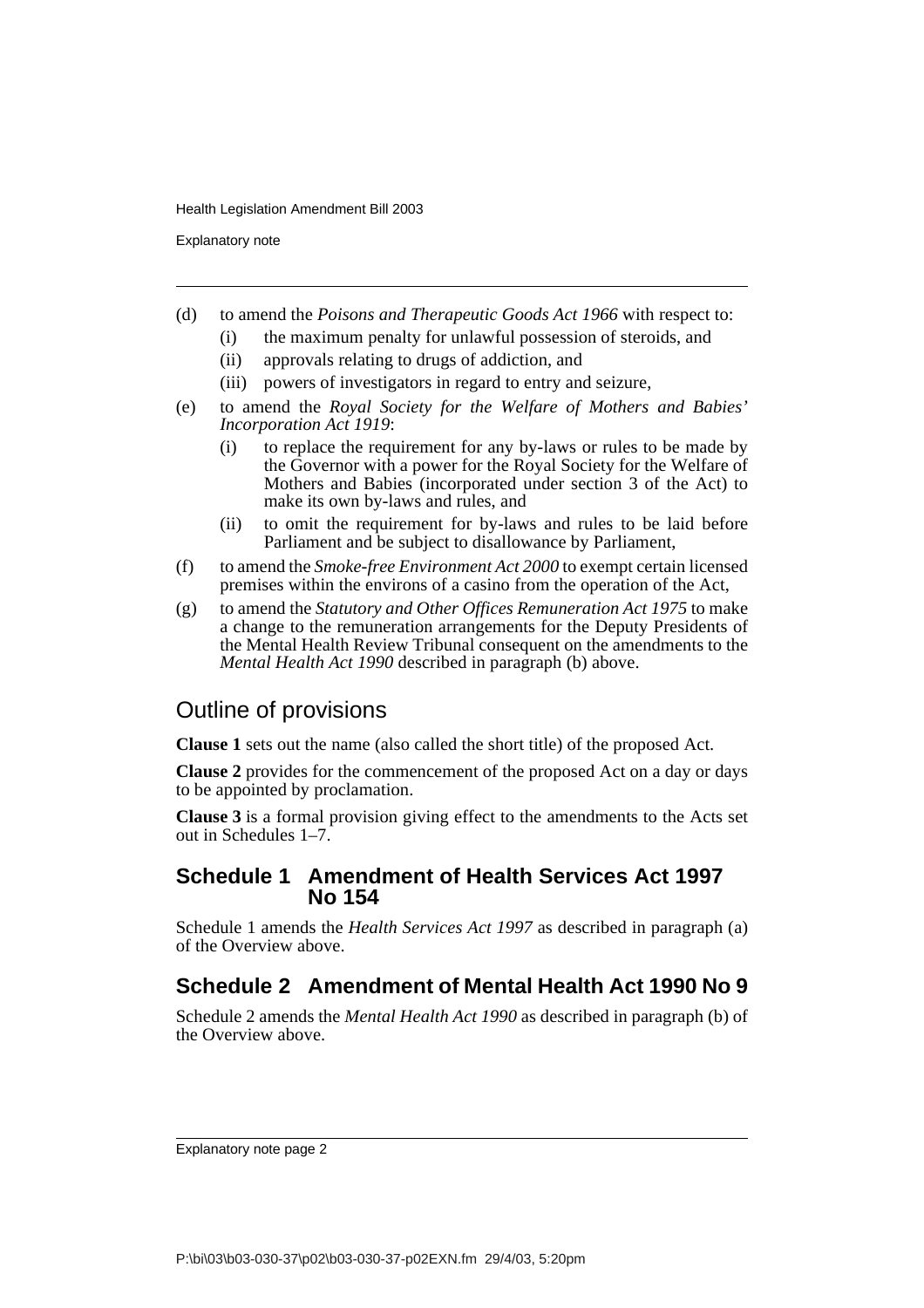Explanatory note

#### **Schedule 3 Amendment of New South Wales Institute of Psychiatry Act 1964 No 44**

Schedule 3 amends the *New South Wales Institute of Psychiatry Act 1964* as described in paragraph (c) of the Overview above.

#### **Schedule 4 Amendment of Poisons and Therapeutic Goods Act 1966 No 31**

**Schedule 4 [1]** amends section 16 of the *Poisons and Therapeutic Goods Act 1966* to increase the maximum penalty for offences relating to possession of anabolic or androgenic steroidal agents. The maximum penalty is increased from 20 penalty units or 6 months imprisonment, or both to 20 penalty units or 2 years imprisonment, or both.

**Schedule 4 [3]** amends section 28A (7) of the Act to provide that the Director-General of the Department of Health may, if the circumstances are sufficiently urgent, take immediate action to suspend, or impose or amend a condition of, an approval of a medical practitioner as a prescriber of drugs of addiction. **Schedule 4 [4]** inserts proposed section 28A (10). The proposed subsection provides that circumstances are sufficiently urgent to require immediate action if the Director-General is of the opinion that the action is necessary for the purpose of protecting the life, or the physical or mental health, of the medical practitioner or any other person.

**Schedule 4 [6]** amends section 29 (5) (a) of the Act to provide that an authority issued by the Director-General under that section must specify the maximum quantity of the drug of addiction that may be prescribed under the authority by a medical practitioner.

**Schedule 4 [5], [7] and [8]** amend section 29 of the Act to make it explicit that forms, including applications and authorities, are to be generated and provided in a form approved by the Director-General of the Department of Health, including in an electronic form.

**Schedule 4 [9]** inserts proposed section 30AA into the Act. Proposed section 30AA applies if the Director-General of the Department of Health refers an approval to the Medical Committee (established under section 30 of the Act) for review and the review is with respect to a possible contravention of the Act or regulations by the approval holder or a failure to comply with conditions imposed on the approval. The Medical Committee may require the Health Care Complaints Commission or New South Wales Medical Board to provide the Committee with information in the Commission's or Board's possession that is relevant to the review.

Explanatory note page 3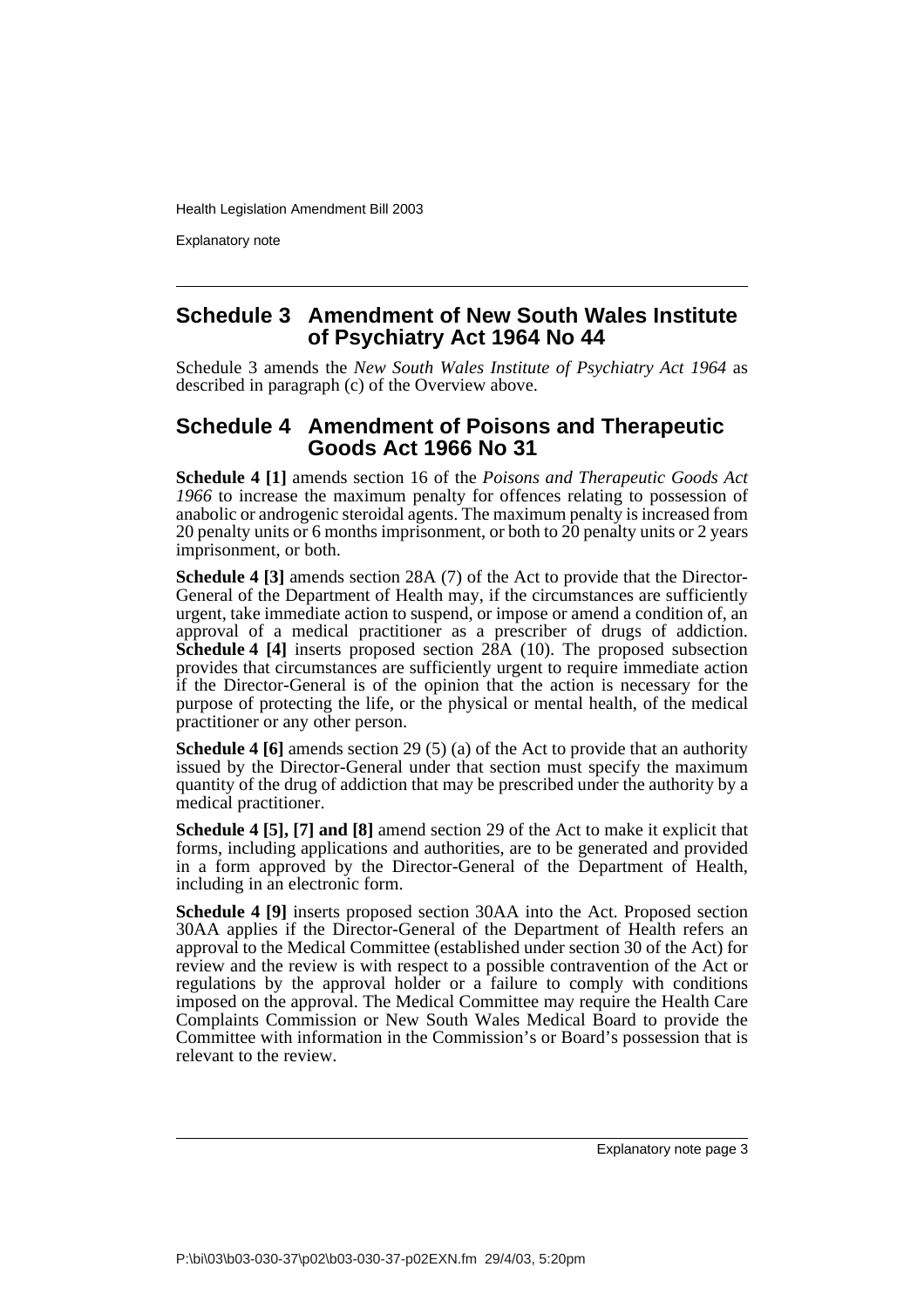Explanatory note

**Schedule 4 [10]–[13]** amend section 43 of the Act to clarify inspectors' powers of entry and seizure in relation to records:

- (a) relevant to investigating or auditing compliance with the conditions of an approval, authority or licence given or issued for the purposes of Part 4 of the Act, or
- (b) with respect to a substance listed in Appendix D to the *Poisons and Therapeutic Goods Regulation 2002*.

**Schedule 4 [2]** omits a redundant cross-reference.

#### **Schedule 5 Amendment of Royal Society for the Welfare of Mothers and Babies' Incorporation Act 1919 No 52**

Schedule 5 amends the *Royal Society for the Welfare of Mothers and Babies' Incorporation Act 1919* as described in paragraph (e) of the Overview above.

#### **Schedule 6 Amendment of Smoke-free Environment Act 2000 No 69**

Schedule 6 amends the *Smoke-free Environment Act 2000* as described in paragraph (f) of the Overview above.

#### **Schedule 7 Amendment of Statutory and Other Offices Remuneration Act 1975 (1976 No 4)**

Schedule 7 amends the *Statutory and Other Offices Remuneration Act 1975* as described in paragraph (g) of the Overview above.

Explanatory note page 4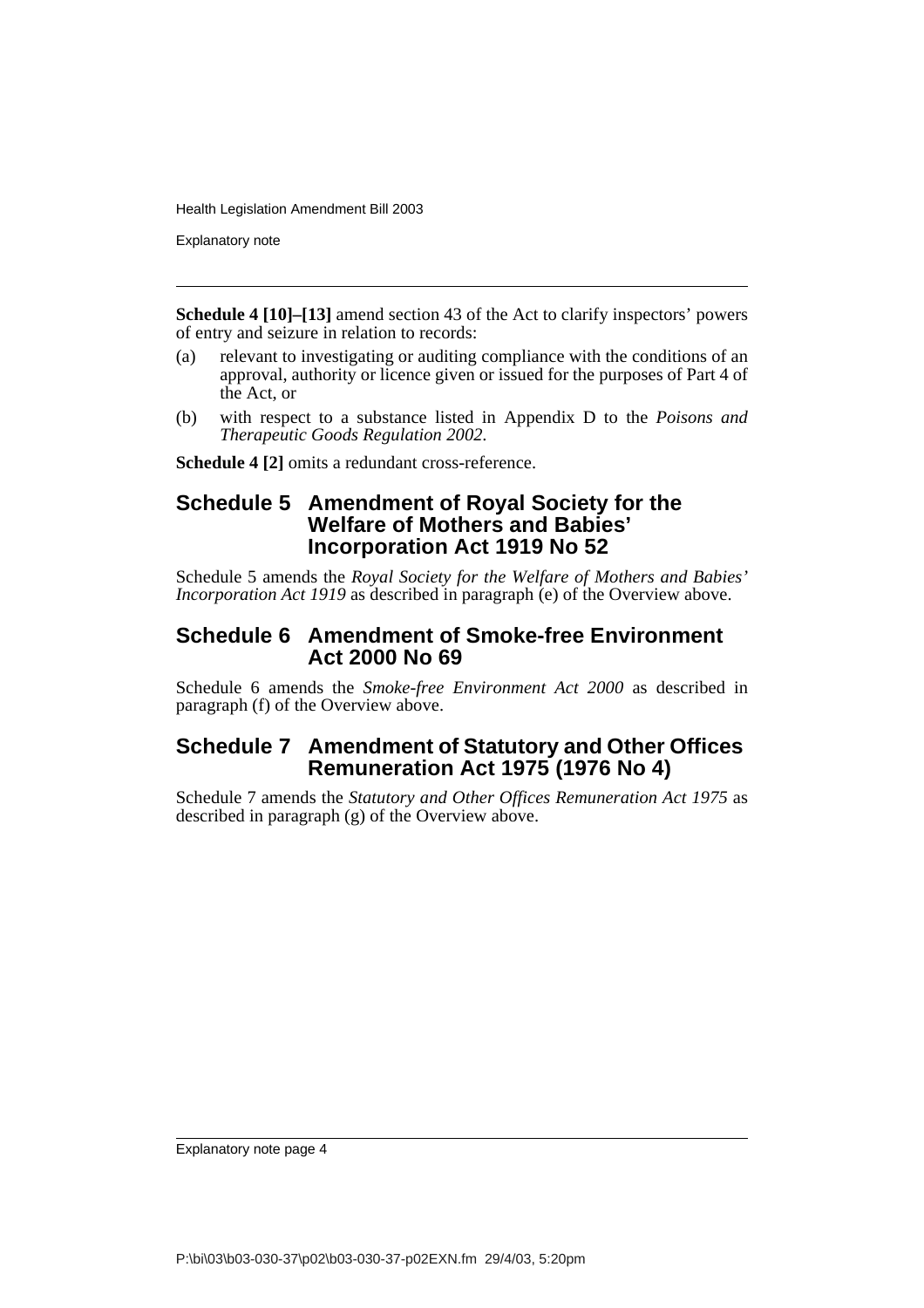First print



New South Wales

# **Health Legislation Amendment Bill 2003**

## **Contents**

|                  |    |                                                                                                   | Page |
|------------------|----|---------------------------------------------------------------------------------------------------|------|
|                  | 1  | Name of Act                                                                                       | 2    |
|                  | 2  | Commencement                                                                                      | 2    |
|                  | 3  | Amendment of various Acts                                                                         | 2    |
| <b>Schedules</b> |    |                                                                                                   |      |
|                  |    | Amendment of Health Services Act 1997 No 154                                                      | 3    |
|                  | 2  | Amendment of Mental Health Act 1990 No 9                                                          | 5    |
|                  | 3  | Amendment of New South Wales Institute of Psychiatry Act<br>1964 No 44                            | 6    |
|                  | 4  | Amendment of Poisons and Therapeutic Goods Act 1966<br>No 31                                      | 7    |
|                  | 5. | Amendment of Royal Society for the Welfare of Mothers and<br>Babies' Incorporation Act 1919 No 52 | 10   |
|                  | 6  | Amendment of Smoke-free Environment Act 2000 No 69                                                | 11   |
|                  | 7  | Amendment of Statutory and Other Offices Remuneration                                             |      |
|                  |    | Act 1975 (1976 No 4)                                                                              | 12   |
|                  |    |                                                                                                   |      |

b03-030-p02.37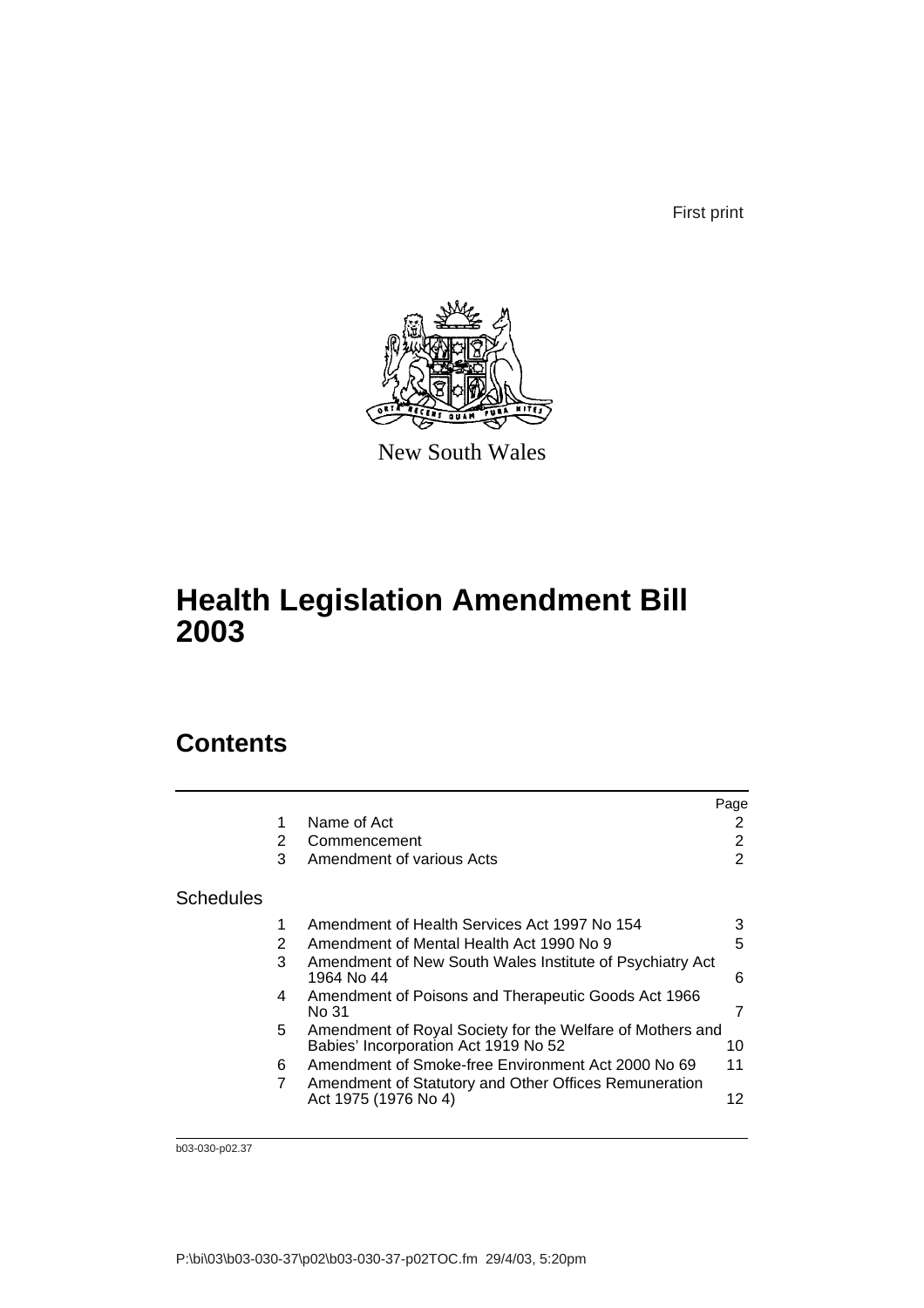**Contents** 

Page

Contents page 2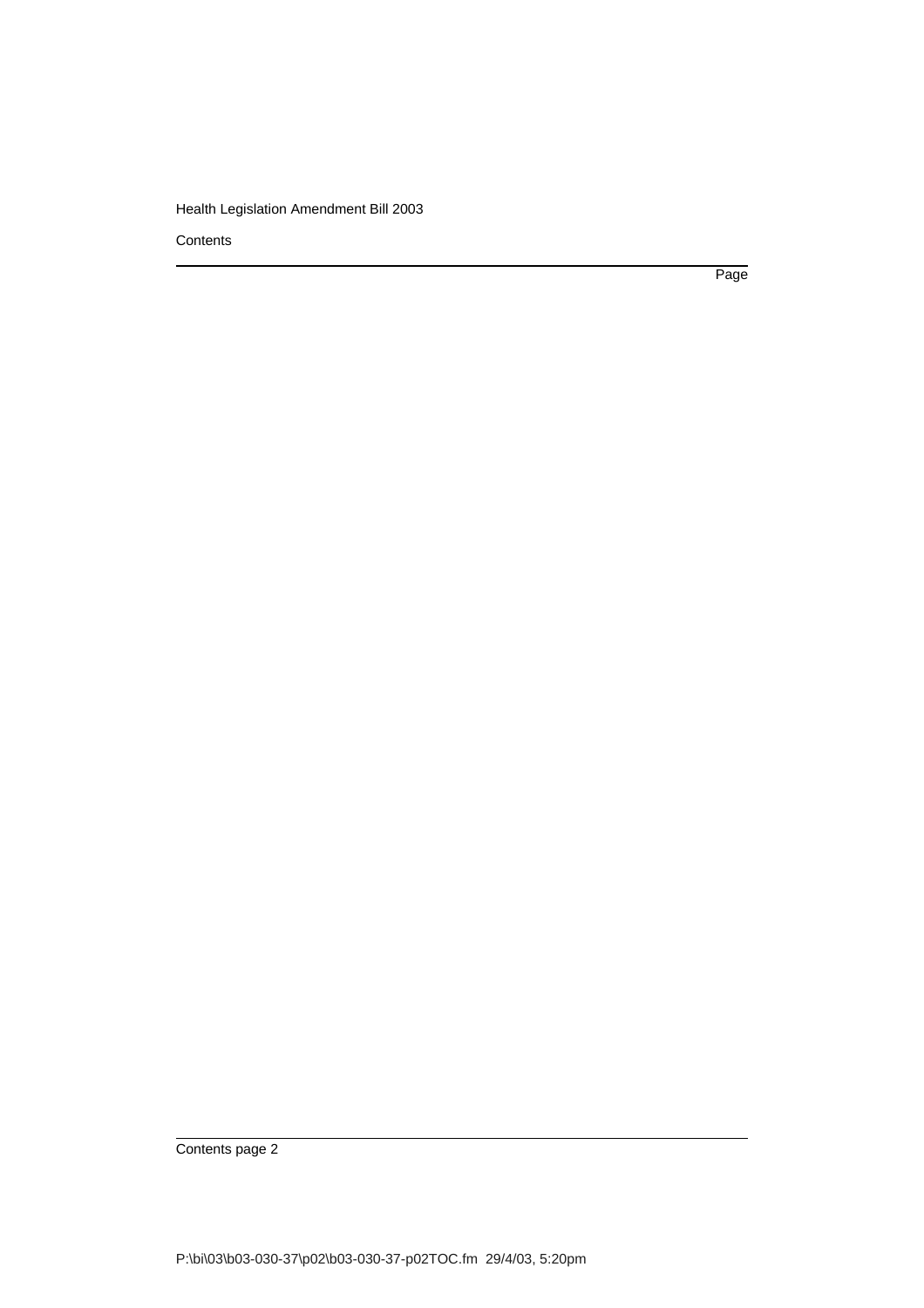

New South Wales

# **Health Legislation Amendment Bill 2003**

No , 2003

#### **A Bill for**

An Act to make miscellaneous amendments to various Acts relating to health and associated matters; and for other purposes.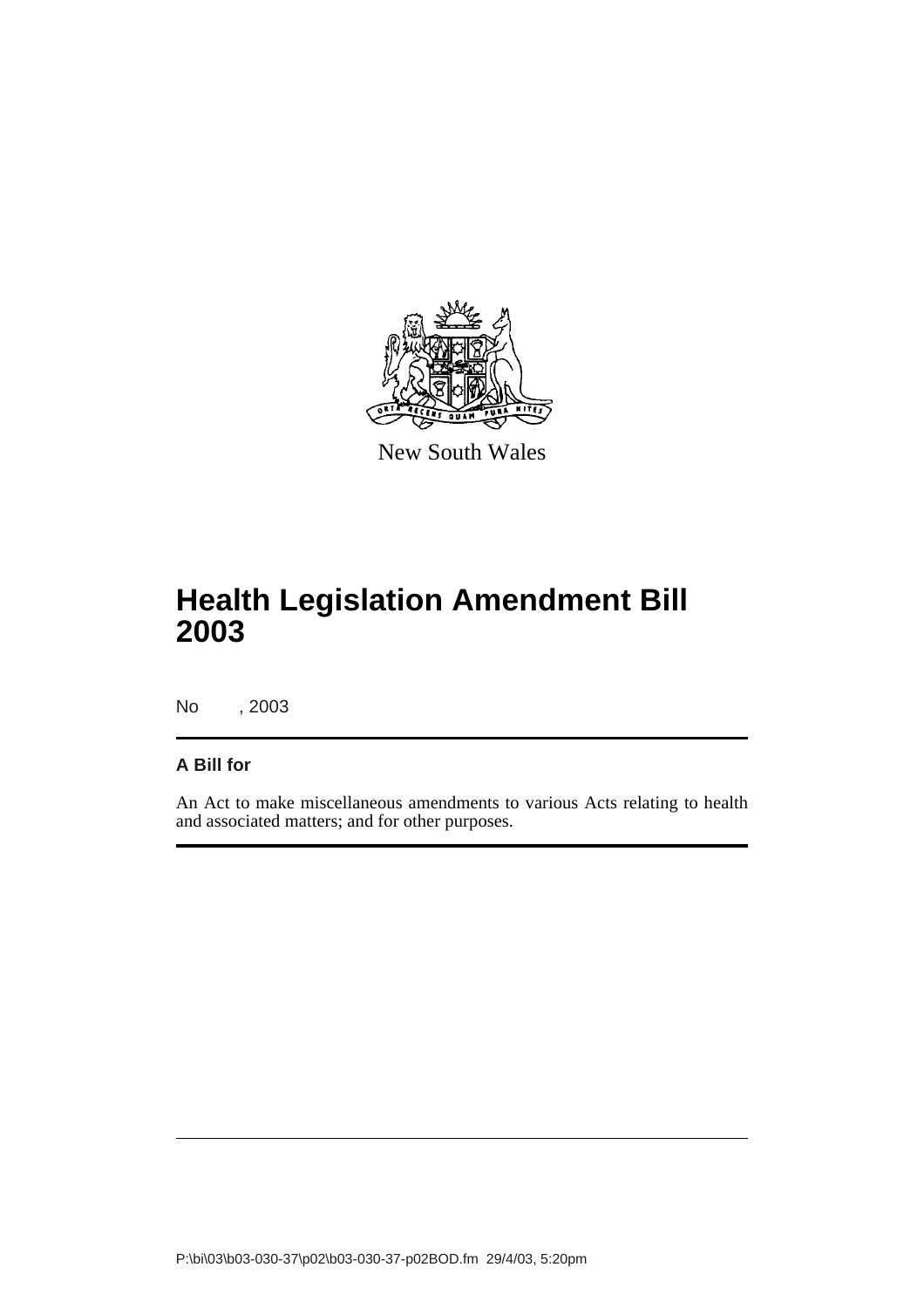<span id="page-7-2"></span><span id="page-7-1"></span><span id="page-7-0"></span>

| The Legislature of New South Wales enacts: |                                                                                  |                |
|--------------------------------------------|----------------------------------------------------------------------------------|----------------|
|                                            | Name of Act                                                                      | 2              |
|                                            | This Act is the Health Legislation Amendment Act 2003.                           | 3              |
| 2                                          | <b>Commencement</b>                                                              | $\overline{4}$ |
|                                            | This Act commences on a day or days to be appointed by<br>proclamation.          | 5<br>6         |
| 3                                          | <b>Amendment of various Acts</b>                                                 | $\overline{7}$ |
|                                            | Each Act specified in Schedules 1–7 is amended as set out in those<br>Schedules. | 8<br>9         |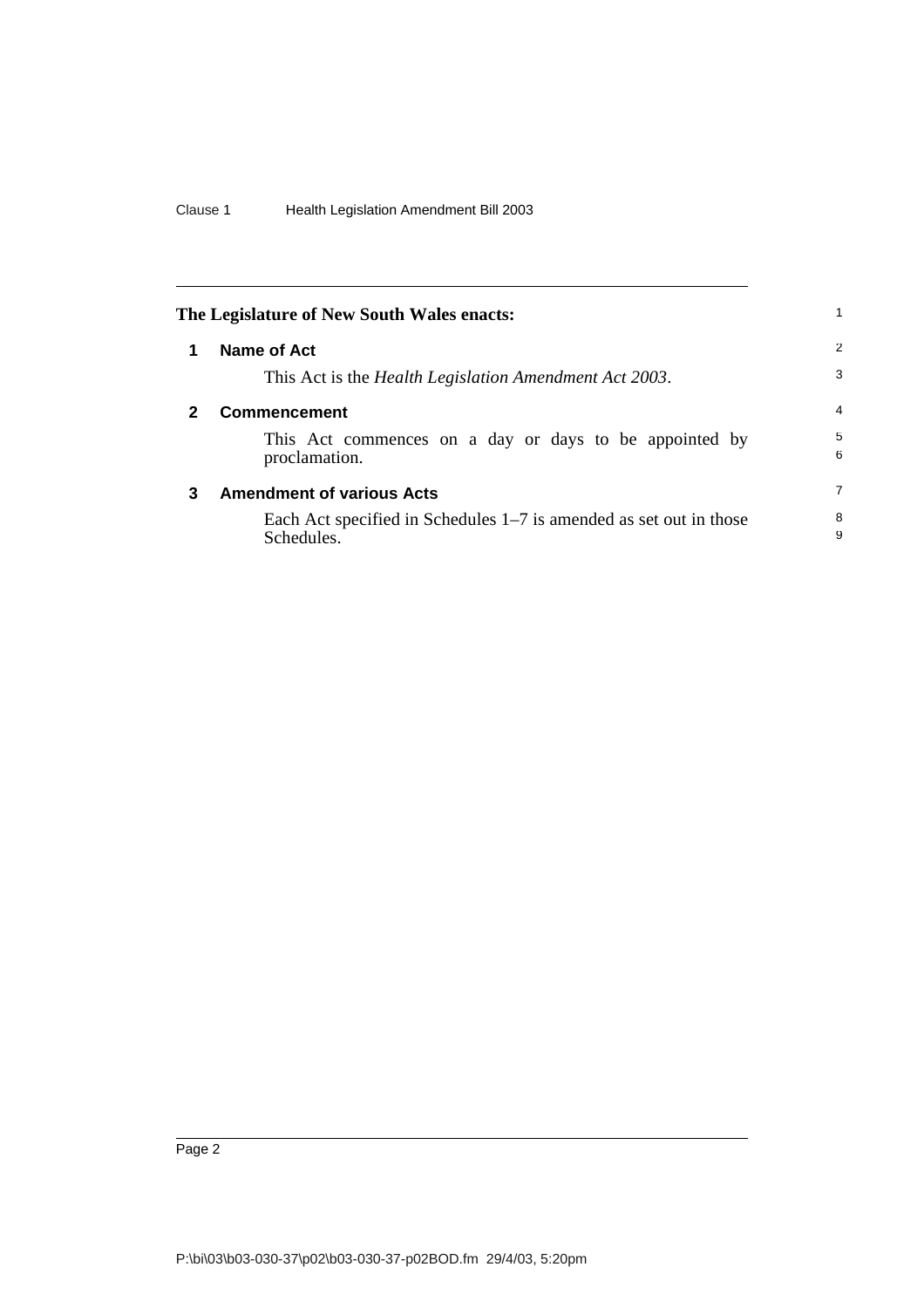Amendment of Health Services Act 1997 No 154 Schedule 1

<span id="page-8-0"></span>

|     |        | Schedule 1 Amendment of Health Services Act 1997<br><b>No 154</b>                                                                                                                                                                                                                                                                                                |                                     |
|-----|--------|------------------------------------------------------------------------------------------------------------------------------------------------------------------------------------------------------------------------------------------------------------------------------------------------------------------------------------------------------------------|-------------------------------------|
|     |        | (Section 3)                                                                                                                                                                                                                                                                                                                                                      | 3                                   |
| [1] |        | Section 49 Membership of health corporation board                                                                                                                                                                                                                                                                                                                | 4                                   |
|     |        | Omit section 49 (2). Insert instead:                                                                                                                                                                                                                                                                                                                             | 5                                   |
|     | (2)    | Of the persons appointed by the Minister, 1 is to be a person<br>elected or, in the case of a statutory health corporation that has<br>fewer than 50 employees, elected or appointed, in the manner<br>prescribed by clause 2 of Schedule 5 or regulations made<br>under that clause.                                                                            | 6<br>$\overline{7}$<br>8<br>9<br>10 |
| [2] |        | Section 85 When can medical practitioners elect to provide their<br>services through their practice companies?                                                                                                                                                                                                                                                   | 11<br>12                            |
|     |        | Omit section 85 (2). Insert instead:                                                                                                                                                                                                                                                                                                                             | 13                                  |
|     | (2)    | However, no such election may be made unless the medical<br>practitioner's practice company:                                                                                                                                                                                                                                                                     | 14<br>15                            |
|     |        | (a)<br>carries public liability insurance to a level approved by<br>the Director-General from time to time, and                                                                                                                                                                                                                                                  | 16<br>17                            |
|     |        | (b)<br>carries medical indemnity insurance.                                                                                                                                                                                                                                                                                                                      | 18                                  |
|     | (3)    | Subsection $(2)$ (b) does not apply to the extent that the<br>medical practitioner's practice company is exempt under<br>section 19 (4) of the <i>Health Care Liability Act 2001</i> from the<br>requirement to be covered by approved professional<br>indemnity insurance in respect of medical services to be<br>provided under the relevant service contract. | 19<br>20<br>21<br>22<br>23<br>24    |
|     | (4)    | In this section:                                                                                                                                                                                                                                                                                                                                                 | 25                                  |
|     |        | <i>medical indemnity insurance</i> means approved professional<br>indemnity insurance within the meaning of the <i>Health Care</i><br>Liability Act 2001.                                                                                                                                                                                                        | 26<br>27<br>28                      |
| [3] |        | Schedule 5 Provisions relating to members and procedure of area<br>health boards and health corporation boards                                                                                                                                                                                                                                                   | 29<br>30                            |
|     | Insert | "(other than an elected staff member appointed under<br>subclause $(11)$ )" after "office of an elected staff member" in clause 2 (9).                                                                                                                                                                                                                           | 31<br>32                            |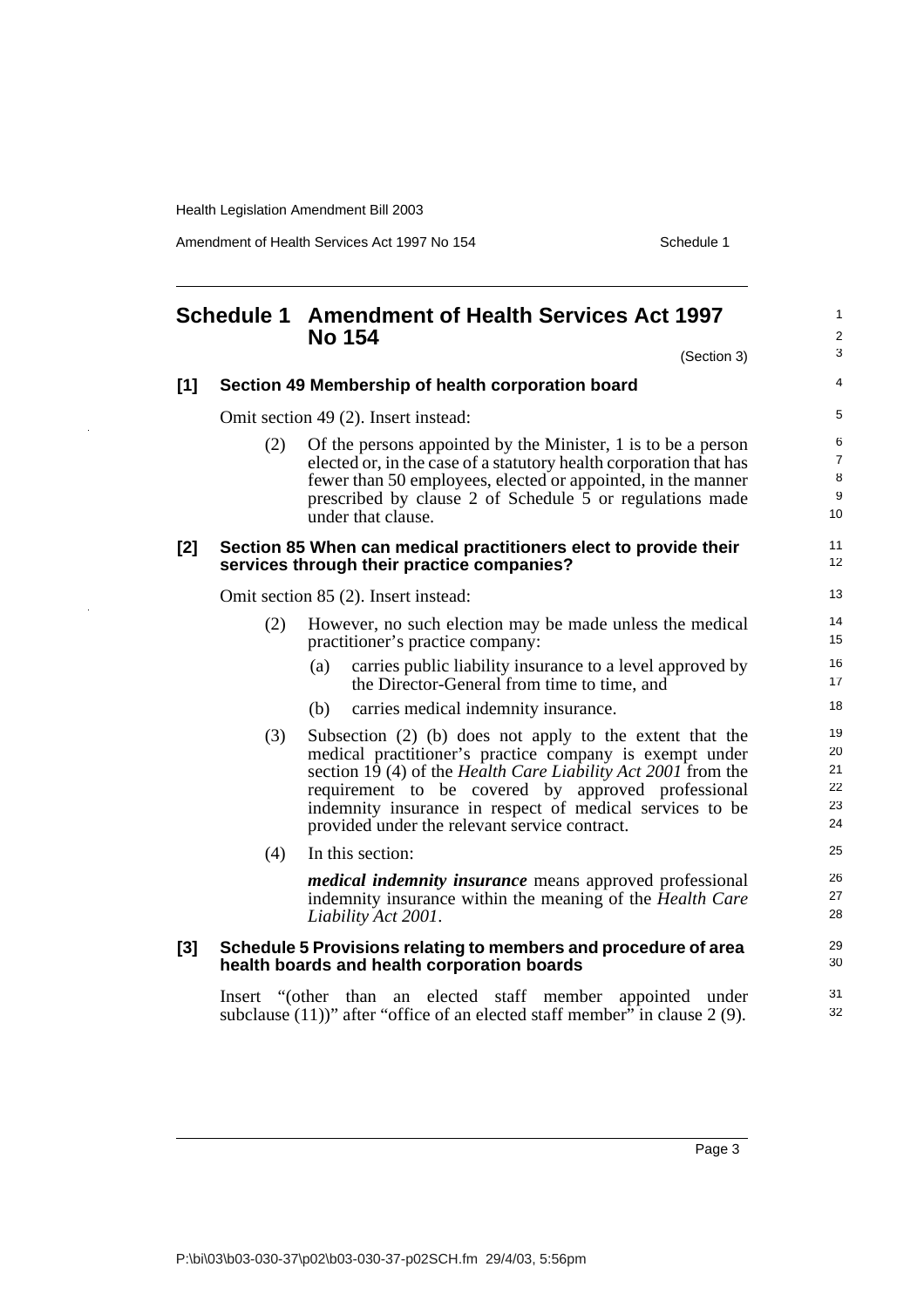Schedule 1 Amendment of Health Services Act 1997 No 154

#### **[4] Schedule 5, clause 2** Insert after clause 2 (10): (11) If a statutory health corporation has fewer than 50 employees: (a) the Minister may direct that an election for an appointed staff member of the Board for the corporation not be held and the Minister may appoint any person to be an appointed member, and (b) that person is, on being appointed, taken to be a person elected in the manner prescribed by the regulations made under this clause. (12) If a vacancy occurs in the office of a member appointed under subclause (11) otherwise than by reason of the expiration of the period for which the member was appointed: (a) the Minister may appoint any person to hold, subject to this Schedule, the office for a term commencing on the date of appointment or a later date specified in the relevant instrument of appointment and ending on the commencement of the term of office of the next member elected or appointed under this clause, and (b) the person is, on being so appointed, taken to be a person elected in the manner prescribed by the regulations made under this clause. 1  $\overline{2}$ 3 4 5 6 7 8 9 10 11 12 13 14 15 16 17 18 19 20 21 22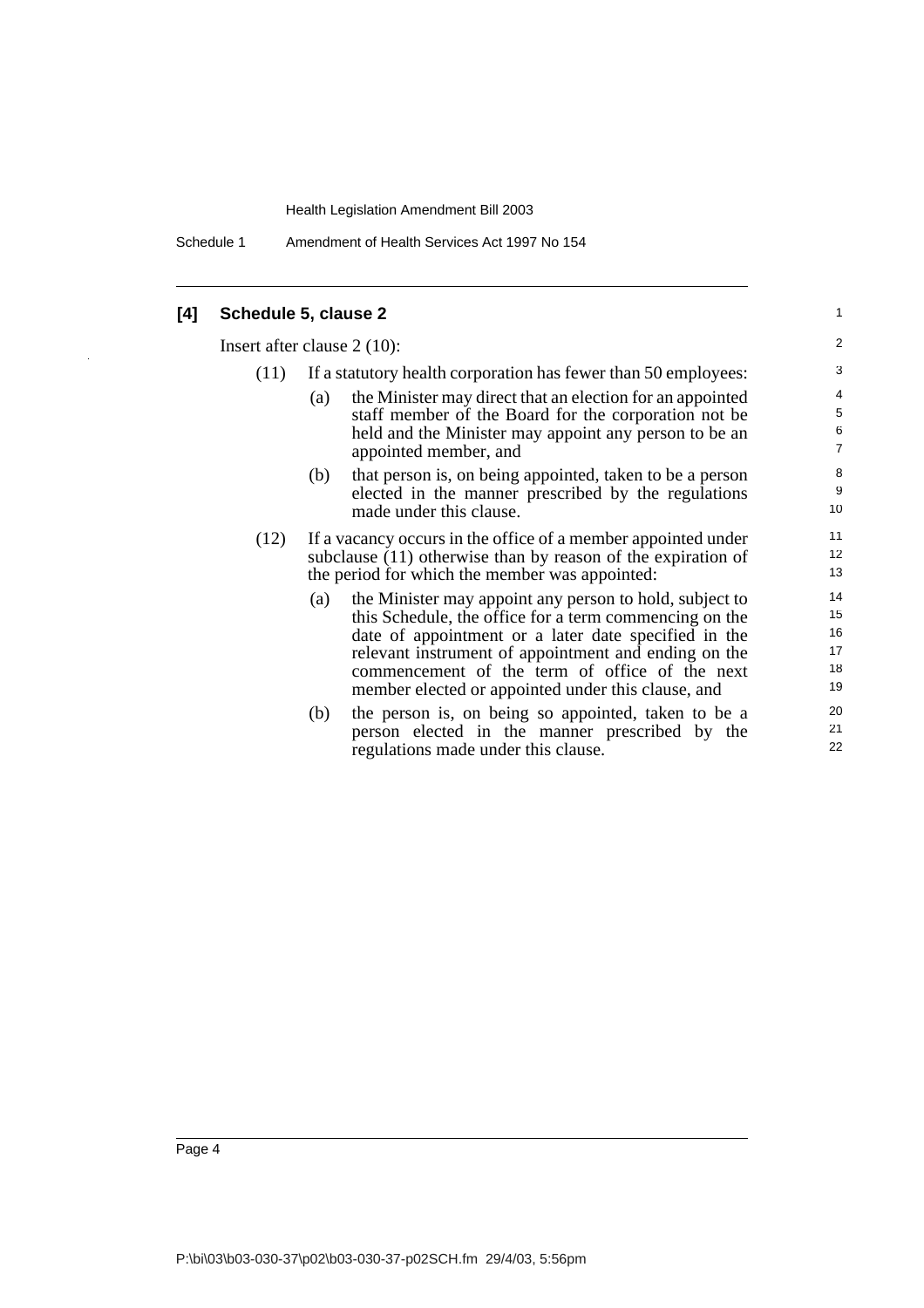Amendment of Mental Health Act 1990 No 9 Schedule 2

<span id="page-10-0"></span>

|     |      | Schedule 2 Amendment of Mental Health Act 1990 No 9<br>(Section 3) | 1<br>2         |
|-----|------|--------------------------------------------------------------------|----------------|
| [1] |      | <b>Section 252 Constitution of the Tribunal</b>                    | 3              |
|     |      | Insert "or part-time" after "full-time" in section $252(2)$ (b).   | $\overline{4}$ |
| [2] |      | <b>Section 252A</b>                                                | 5              |
|     |      | Insert after section 252:                                          | 6              |
|     | 252A | <b>Part-time arrangements</b>                                      | $\overline{7}$ |
|     |      | A Deputy President, although not appointed on a part-time          | 8              |
|     |      | basis, may, by agreement in writing entered into with the          | 9              |
|     |      | President, exercise the functions of Deputy President on a         | 10             |
|     |      | part-time basis.                                                   | 11             |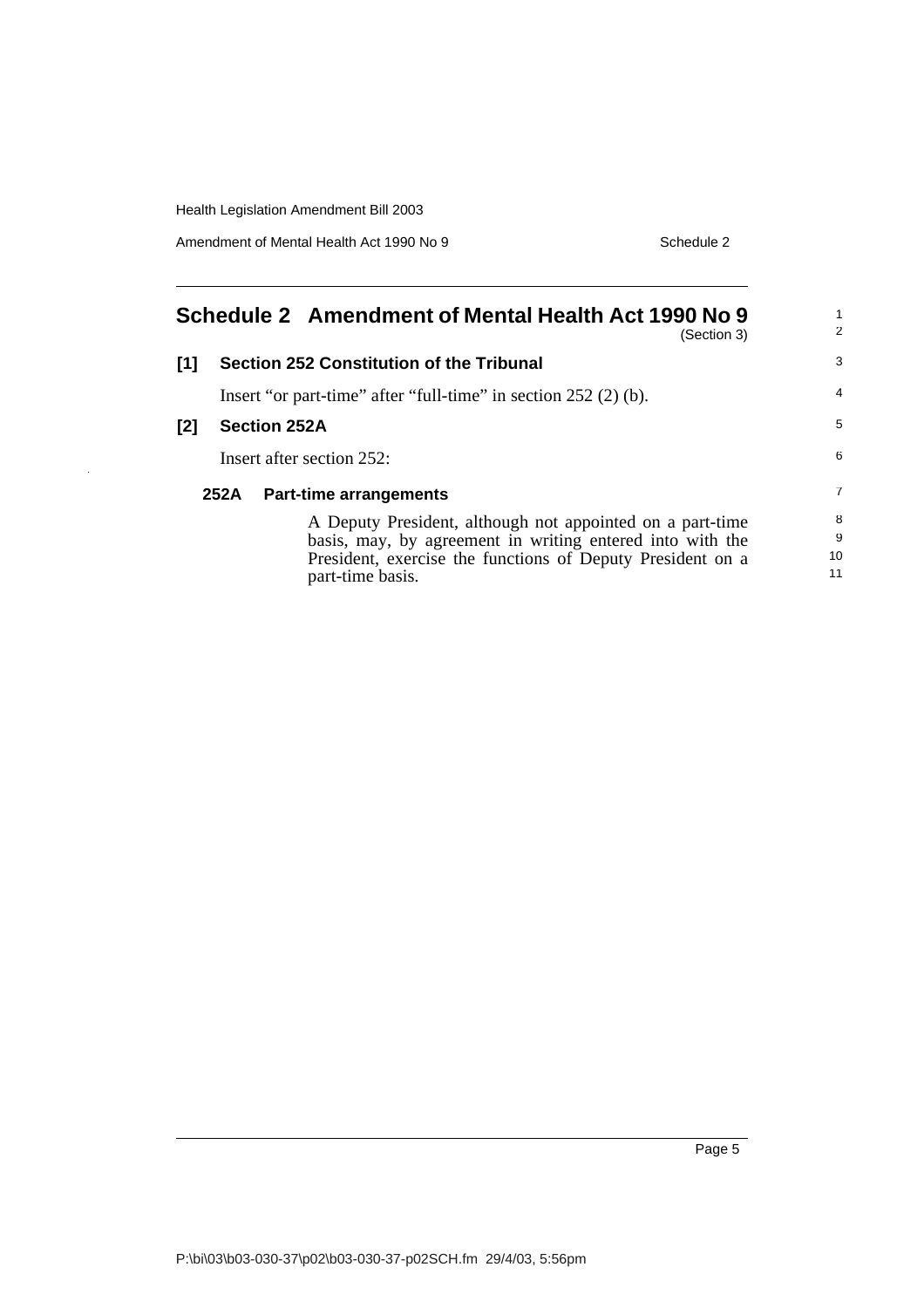Schedule 3 Amendment of New South Wales Institute of Psychiatry Act 1964 No 44

### <span id="page-11-0"></span>**Schedule 3 Amendment of New South Wales Institute of Psychiatry Act 1964 No 44**

(Section 3)

| $[1]$ |                                                                                                                                                                             | Section 4 Objects of the Institute                                                                                           | 4        |  |  |
|-------|-----------------------------------------------------------------------------------------------------------------------------------------------------------------------------|------------------------------------------------------------------------------------------------------------------------------|----------|--|--|
|       | Insert after section $4(2)$ :                                                                                                                                               |                                                                                                                              |          |  |  |
|       | Without limiting subsection $(2)$ , the Institute may charge such<br>(2A)<br>fees as are reasonable in respect of the programmes of training<br>conducted by the Institute. |                                                                                                                              |          |  |  |
| [2]   | <b>Section 22</b>                                                                                                                                                           |                                                                                                                              | 9        |  |  |
|       | Insert after section 21:                                                                                                                                                    |                                                                                                                              | 10       |  |  |
|       | 22                                                                                                                                                                          | <b>Recovery of fees</b>                                                                                                      | 11       |  |  |
|       |                                                                                                                                                                             | Any fee due or payable to the Institute may be recovered by<br>the Institute as a debt in a court of competent jurisdiction. | 12<br>13 |  |  |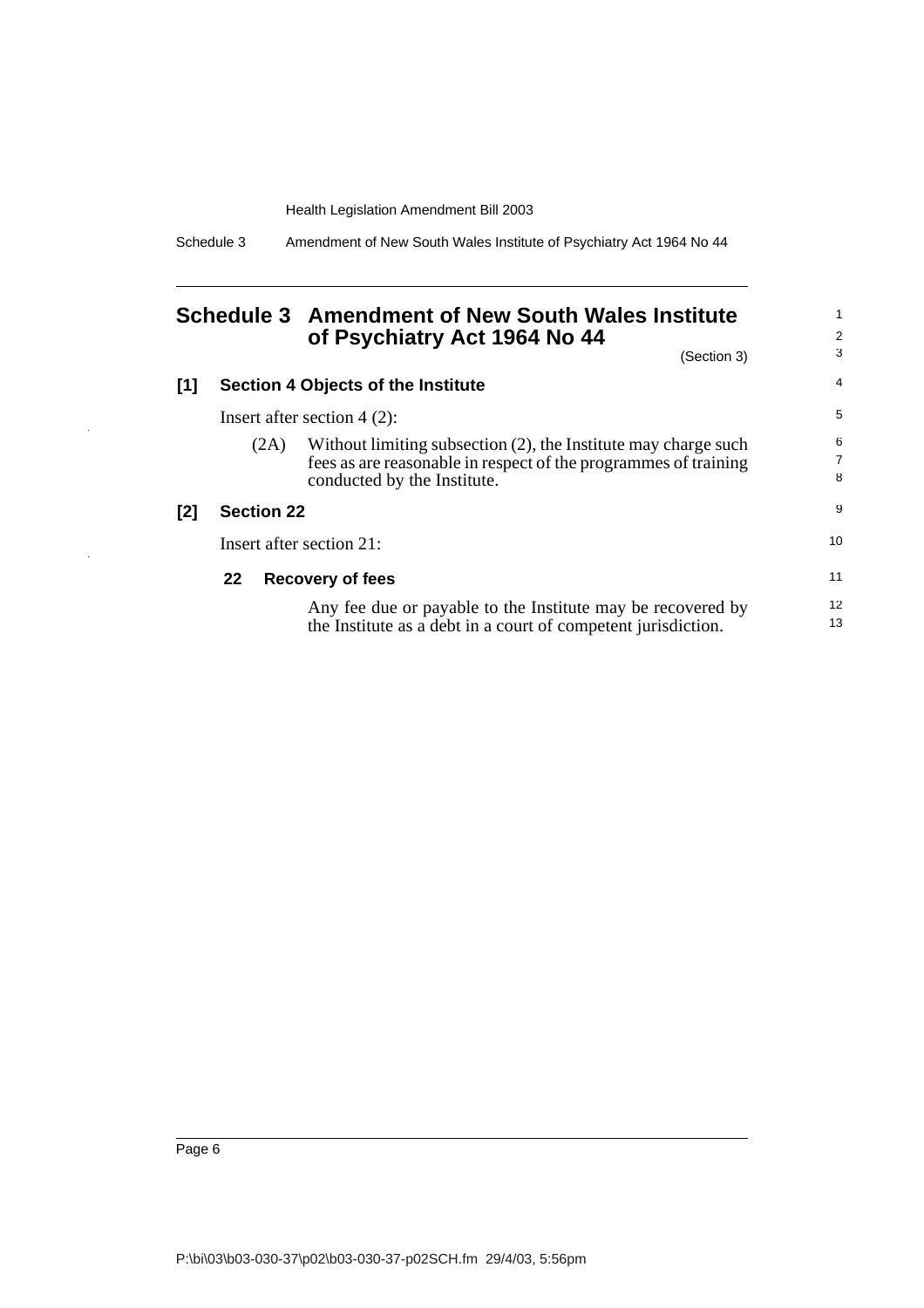Amendment of Poisons and Therapeutic Goods Act 1966 No 31 Schedule 4

#### <span id="page-12-0"></span>**Schedule 4 Amendment of Poisons and Therapeutic Goods Act 1966 No 31** (Section 3) **[1] Section 16 Offences relating to prescribed restricted substances** Omit the matter relating to the maximum penalty from section 16 (1). Insert instead: Maximum penalty: (a) for an offence relating to a prescribed restricted substance that is an anabolic or androgenic steroidal agent, 20 penalty units or imprisonment for 2 years, or both, and (b) for an offence relating to a prescribed restricted substance other than an anabolic or androgenic steroidal agent, 20 penalty units or imprisonment for 6 months, or both. **[2] Section 28A Approval of prescribers of drugs of addiction** Omit "for the purposes of section 29 (2) (b)" from section 28A (1). **[3] Section 28A (7)** Insert "or before referring the matter to the Medical Committee for a recommendation if the circumstances are sufficiently urgent to require immediate action" after "subsection (6)". **[4] Section 28A (10)** Insert after section 28A (9): (10) For the purposes of subsection (7), the circumstances are sufficiently urgent to require immediate action with respect to a medical practitioner's approval if the Director-General is of the opinion that the action is necessary for the purpose of protecting the life, or the physical or mental health, of the medical practitioner or any other person (whether or not any other such person is identifiable). 1  $\mathfrak{p}$ 3 4 5 6 7 8 9 10 11 12 13 14 15 16 17 18 19 20 21 22 23 24 25 26 27 28 29 30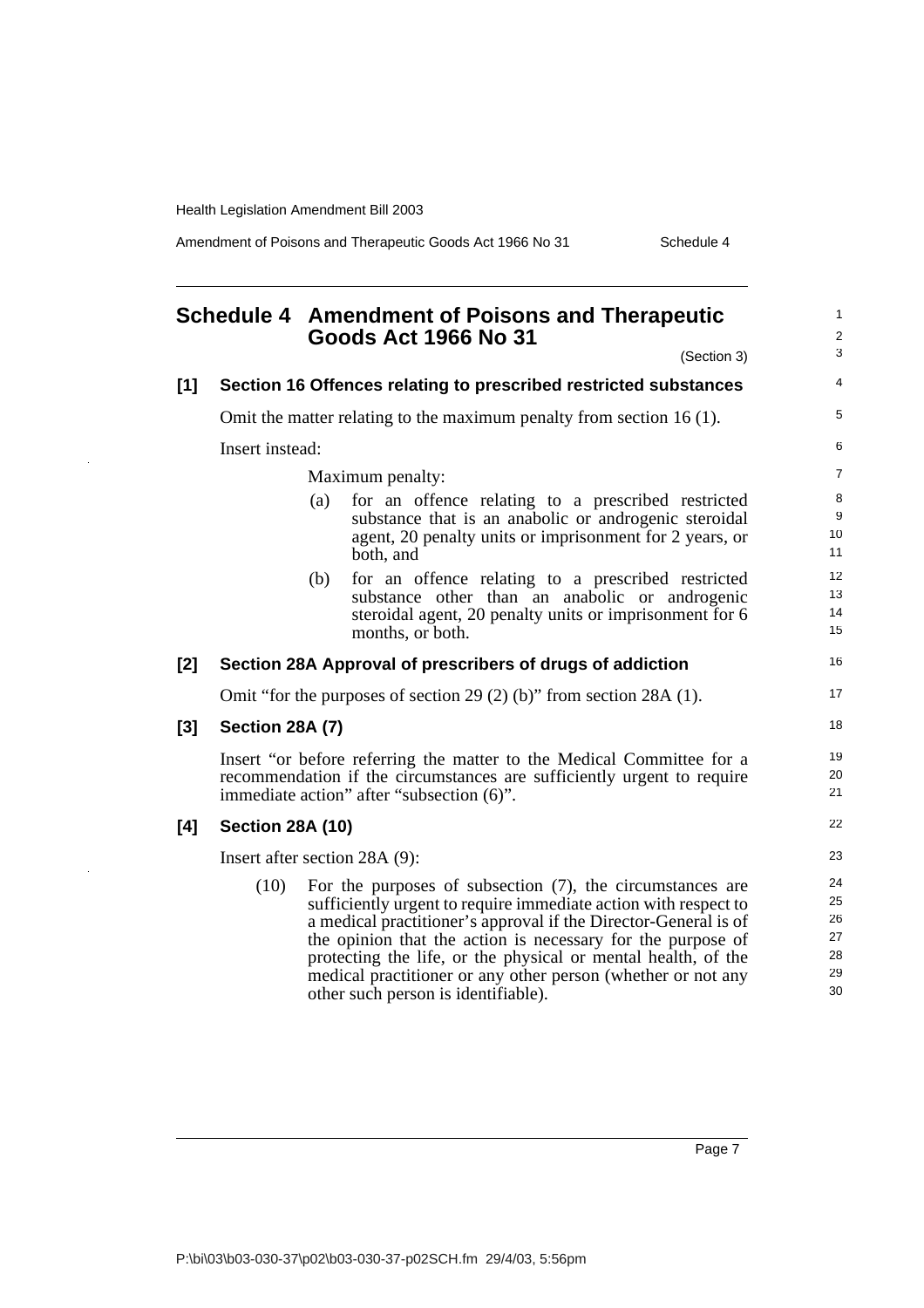| [5]   |             |                       |                          | Section 29 Director-General may authorise prescription or supply<br>of drugs of addiction                                                                                                                                                                                                                                                                                 | 1<br>$\overline{c}$                    |
|-------|-------------|-----------------------|--------------------------|---------------------------------------------------------------------------------------------------------------------------------------------------------------------------------------------------------------------------------------------------------------------------------------------------------------------------------------------------------------------------|----------------------------------------|
|       |             |                       |                          | Omit section 29 (1). Insert instead:                                                                                                                                                                                                                                                                                                                                      | 3                                      |
|       |             | (1)                   |                          | An application for the authority of the Director-General<br>referred to in section 28 is to be in a form approved by the<br>Director-General.                                                                                                                                                                                                                             | $\overline{4}$<br>5<br>6               |
| [6]   |             |                       | Section 29 (5) (a)       |                                                                                                                                                                                                                                                                                                                                                                           | 7                                      |
|       |             |                       |                          | Omit "quantity". Insert instead "maximum quantity".                                                                                                                                                                                                                                                                                                                       | 8                                      |
| $[7]$ |             |                       | Section 29 (5) (d)       |                                                                                                                                                                                                                                                                                                                                                                           | 9                                      |
|       |             |                       |                          | Omit the paragraph. Insert instead:                                                                                                                                                                                                                                                                                                                                       | 10                                     |
|       |             |                       | (d)                      | is to be in a form approved by the Director-General.                                                                                                                                                                                                                                                                                                                      | 11                                     |
| [8]   |             | <b>Section 29 (6)</b> |                          |                                                                                                                                                                                                                                                                                                                                                                           | 12                                     |
|       |             |                       |                          | Insert "or by electronic communication" after "in writing".                                                                                                                                                                                                                                                                                                               | 13                                     |
| [9]   |             | <b>Section 30AA</b>   |                          |                                                                                                                                                                                                                                                                                                                                                                           | 14                                     |
|       |             |                       | Insert after section 30: |                                                                                                                                                                                                                                                                                                                                                                           | 15                                     |
|       | <b>30AA</b> |                       |                          | Power of Medical Committee to obtain information                                                                                                                                                                                                                                                                                                                          | 16                                     |
|       |             | (1)                   |                          | This section applies if:                                                                                                                                                                                                                                                                                                                                                  | 17                                     |
|       |             |                       | (a)                      | under section 28A (8) the Director-General refers an<br>approval to the Medical Committee for review, and                                                                                                                                                                                                                                                                 | 18<br>19                               |
|       |             |                       | (b)                      | the review of the approval is with respect to a possible<br>contravention of this Act or the regulations, or a failure<br>to comply with any conditions to which the approval is<br>subject.                                                                                                                                                                              | 20<br>21<br>22<br>23                   |
|       |             | (2)                   |                          | For the purposes of conducting the review and preparing its<br>report and the recommendation, the Medical Committee may<br>require the Health Care Complaints Commission or New<br>South Wales Medical Board to provide the Medical<br>Committee with any information in the Commission's or<br>Board's possession that is relevant to the Medical<br>Committee's review. | 24<br>25<br>26<br>27<br>28<br>29<br>30 |
|       |             | (3)                   |                          | A requirement made by the Medical Committee under this<br>section must be made in writing.                                                                                                                                                                                                                                                                                | 31<br>32                               |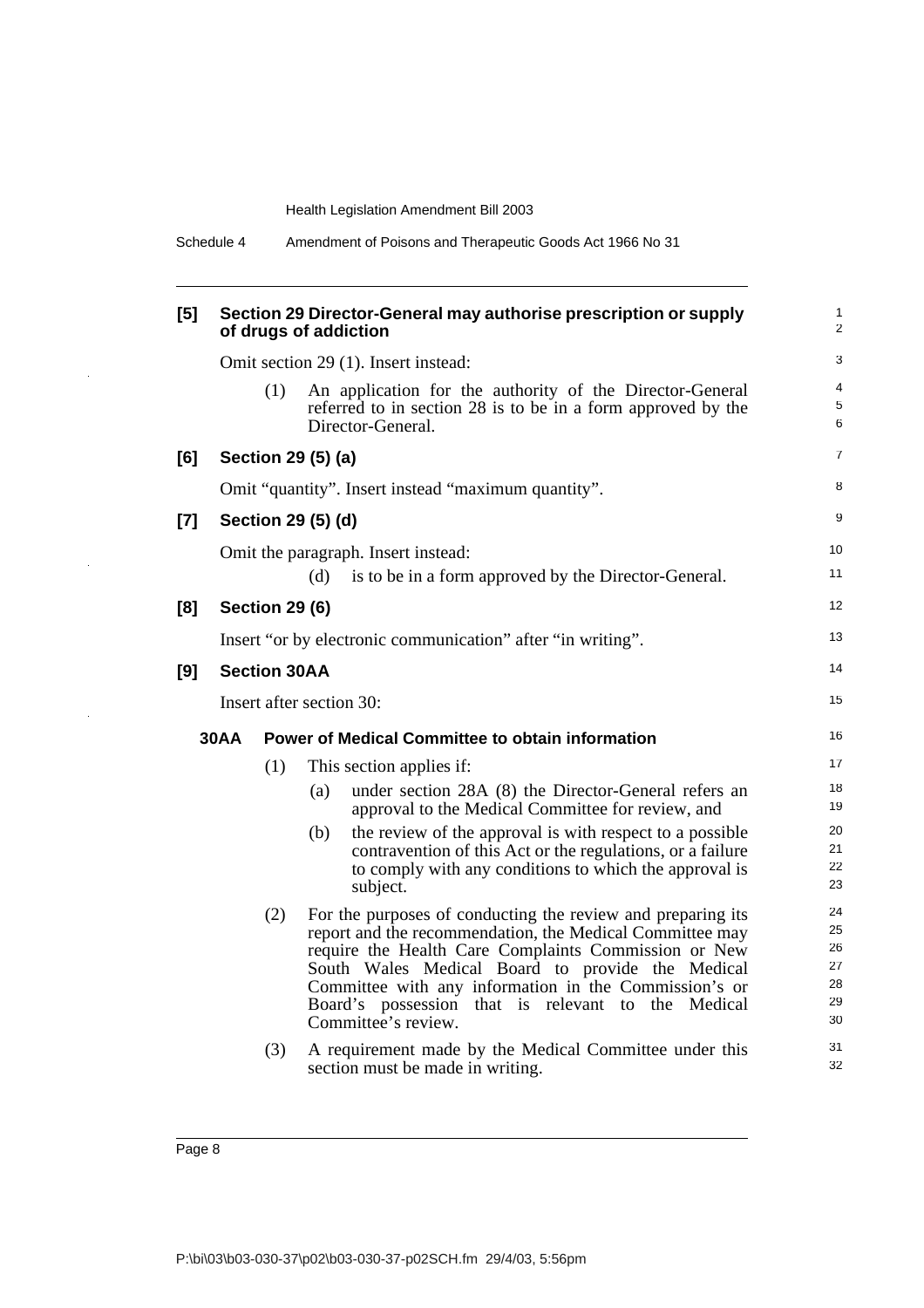$\mathbb{R}^2$ 

i.

|      | (4)                           | section. | The Health Care Complaints Commission or New South<br>Wales Medical Board must comply with any reasonable<br>requirement given to the Commission or Board under this | $\mathbf{1}$<br>$\boldsymbol{2}$<br>3<br>4 |
|------|-------------------------------|----------|----------------------------------------------------------------------------------------------------------------------------------------------------------------------|--------------------------------------------|
|      | (5)                           |          | This section applies despite any provision of:                                                                                                                       | 5                                          |
|      |                               | (a)      | the Health Care Complaints Act 1993, or                                                                                                                              | 6                                          |
|      |                               | (b)      | the <i>Medical Practice Act 1992</i> , including section 190B<br>of that Act.                                                                                        | $\overline{7}$<br>8                        |
| [10] |                               |          | Section 43 Powers of entry and seizure                                                                                                                               | 9                                          |
|      |                               |          | Insert ", or any condition of an approval, authority or licence given or                                                                                             | 10                                         |
|      |                               |          | issued for the purposes of this Act or the regulations," after "regulations"                                                                                         | 11                                         |
|      |                               |          | where firstly occurring in section $43(2)$ .                                                                                                                         | 12                                         |
| [11] | Section 43 (2) (h)            |          |                                                                                                                                                                      | 13                                         |
|      |                               |          | Insert ", or a condition of an approval, authority or licence given or issued                                                                                        | 14                                         |
|      |                               |          | for the purposes of this Act or the regulations," after "regulations".                                                                                               | 15                                         |
| [12] | Section 43 (2) (i) and (j)    |          |                                                                                                                                                                      | 16                                         |
|      |                               |          | Insert after section 43 $(2)$ (h):                                                                                                                                   | 17                                         |
|      |                               | (i)      | examine any records (including prescriptions), that may                                                                                                              | 18                                         |
|      |                               |          | be relevant to investigating or auditing compliance with                                                                                                             | 19                                         |
|      |                               |          | an approval given, or authority or licence issued, for the                                                                                                           | 20                                         |
|      |                               |          | purposes of Part 4 or with respect to a prescribed<br>restricted substance,                                                                                          | 21<br>22                                   |
|      |                               | (i)      | remove any records referred to in paragraph (i).                                                                                                                     | 23                                         |
| [13] |                               |          | Section 43 (8), definition of "prescribed restricted substance"                                                                                                      | 24                                         |
|      | Insert in alphabetical order: |          |                                                                                                                                                                      | 25                                         |
|      |                               |          | <i>prescribed restricted substance</i> means a substance listed in                                                                                                   | 26                                         |
|      |                               |          | Appendix D to the Poisons and Therapeutic Goods                                                                                                                      | 27                                         |
|      |                               |          | Regulation 2002.                                                                                                                                                     | 28                                         |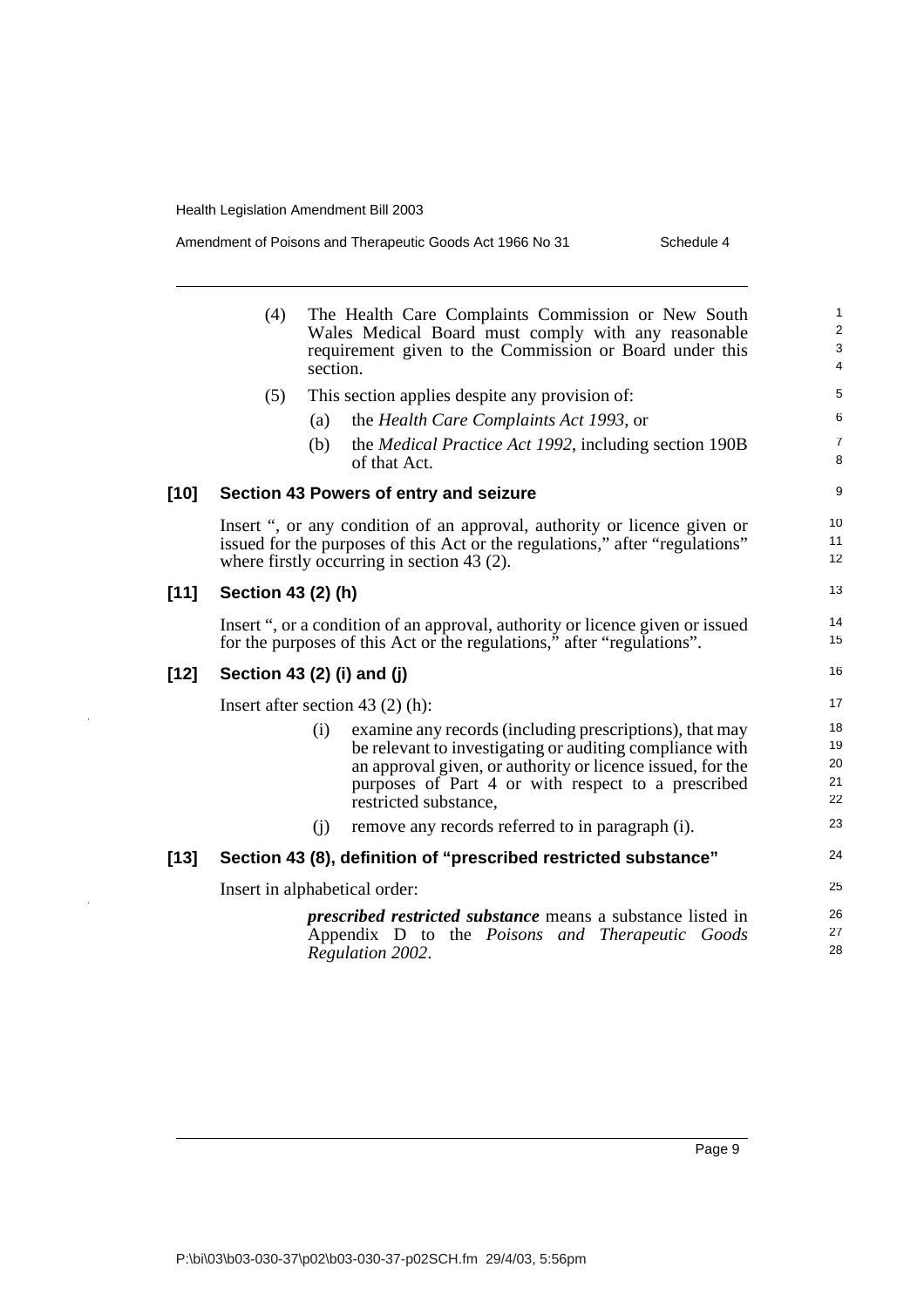Schedule 5 Amendment of Royal Society for the Welfare of Mothers and Babies' Incorporation Act 1919 No 52

#### <span id="page-15-0"></span>**Schedule 5 Amendment of Royal Society for the Welfare of Mothers and Babies' Incorporation Act 1919 No 52**

been made by the body corporate.

(Section 3)

20 21

| $[1]$ | Section 11 By-laws and rules                                                                                                                                                                                                                                     | 5                              |
|-------|------------------------------------------------------------------------------------------------------------------------------------------------------------------------------------------------------------------------------------------------------------------|--------------------------------|
|       | Omit all the words from "It" to "particular:" from section 11 (1).                                                                                                                                                                                               | 6                              |
|       | Insert instead "The body corporate may make by-laws and rules, not<br>inconsistent with this Act, for or with respect to any matter that by this Act<br>is required or permitted to be prescribed and, in particular, for or with<br>respect to the following:". | $\overline{7}$<br>8<br>9<br>10 |
| [2]   | Section 11 (1) (a) and (b)                                                                                                                                                                                                                                       | 11                             |
|       | Omit "as to" wherever occurring.                                                                                                                                                                                                                                 | 12                             |
| [3]   | <b>Section 11 (2) (iii)</b>                                                                                                                                                                                                                                      | 13                             |
|       | Omit the paragraph.                                                                                                                                                                                                                                              | 14                             |
| [4]   | <b>Section 11 (4)</b>                                                                                                                                                                                                                                            | 15                             |
|       | Insert after section 11 $(3)$ :                                                                                                                                                                                                                                  | 16                             |
|       | A by-law or rule made by the Governor and in force<br>(4)<br>immediately before the commencement of Schedule 5 [1] to<br>the Health Legislation Amendment Act 2003 continues in                                                                                  | 17<br>18<br>19                 |

force after that commencement as if the by-law or rule had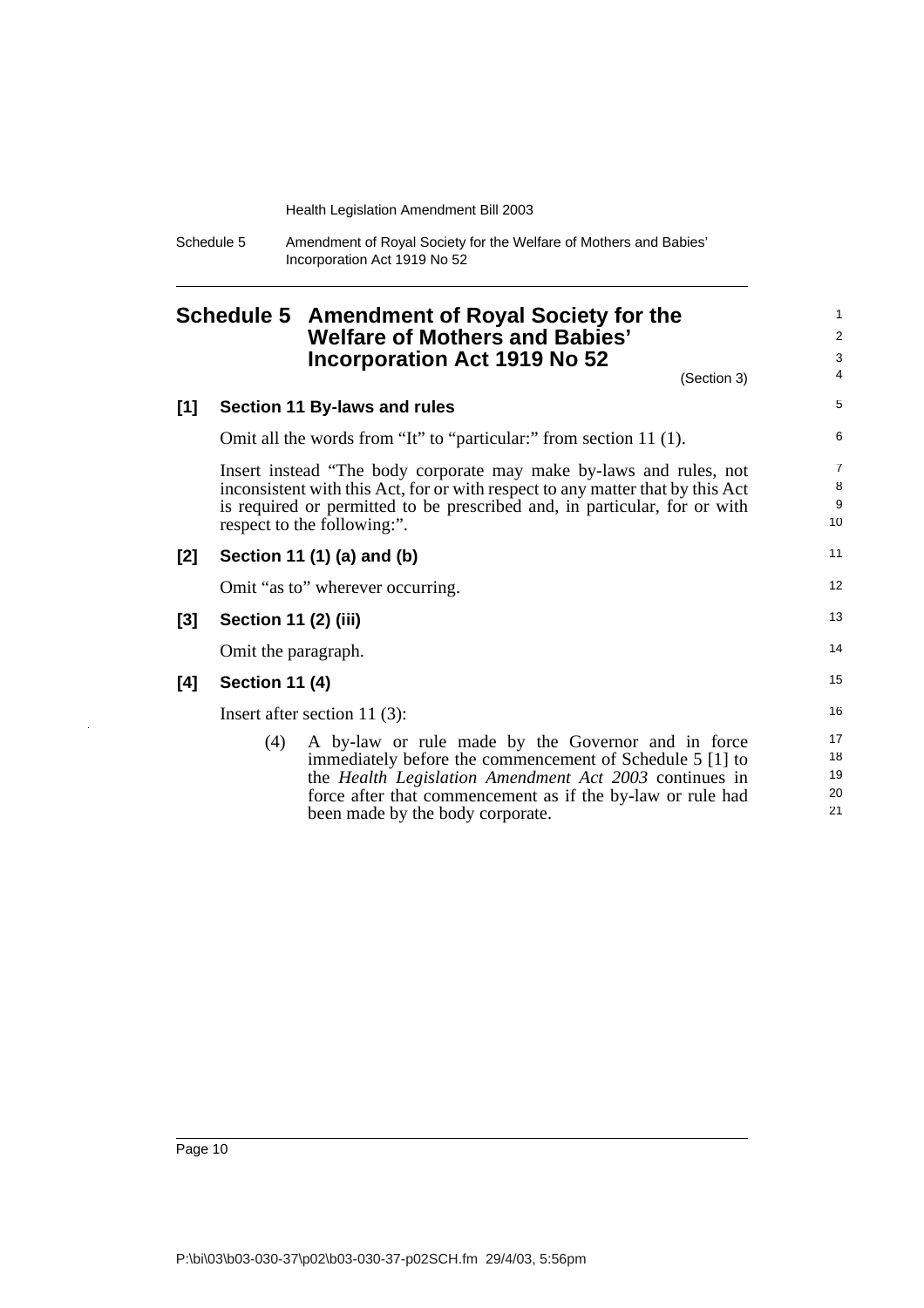Amendment of Smoke-free Environment Act 2000 No 69 Schedule 6

<span id="page-16-0"></span>

|       |                       | <b>Schedule 6 Amendment of Smoke-free Environment</b>                                                                                                                                                                                   | $\mathbf{1}$                  |
|-------|-----------------------|-----------------------------------------------------------------------------------------------------------------------------------------------------------------------------------------------------------------------------------------|-------------------------------|
|       |                       | Act 2000 No 69                                                                                                                                                                                                                          | 2                             |
|       |                       | (Section 3)                                                                                                                                                                                                                             | 3                             |
| $[1]$ |                       | <b>Section 11 Exempt premises</b>                                                                                                                                                                                                       | $\overline{4}$                |
|       |                       | Omit section 11 (1) (d). Insert instead:                                                                                                                                                                                                | 5                             |
|       |                       | any part of the premises of a casino or casino environs<br>(d)<br>that is used solely for the purposes of gaming machines<br>or solely for the purposes of a bar (whether or not such<br>gaming machines are situated in the bar area), | 6<br>$\overline{7}$<br>8<br>9 |
| $[2]$ | <b>Section 11 (3)</b> |                                                                                                                                                                                                                                         | 10                            |
|       |                       | Insert after section 11 $(2)$ :                                                                                                                                                                                                         | 11                            |
|       | (3)                   | In this section:                                                                                                                                                                                                                        | 12                            |
|       |                       | <b>casino</b> has the same meaning as in the Casino Control Act<br>1992.                                                                                                                                                                | 13<br>14                      |
|       |                       | <i>casino environs</i> means the whole or a specified part of<br>premises the subject of an order under section 89 (3) of the<br>Casino Control Act 1992.                                                                               | 15<br>16<br>17                |
|       |                       | <i>gaming machine</i> has the same meaning as in the <i>Casino</i><br>Control Act 1992.                                                                                                                                                 | 18<br>19                      |